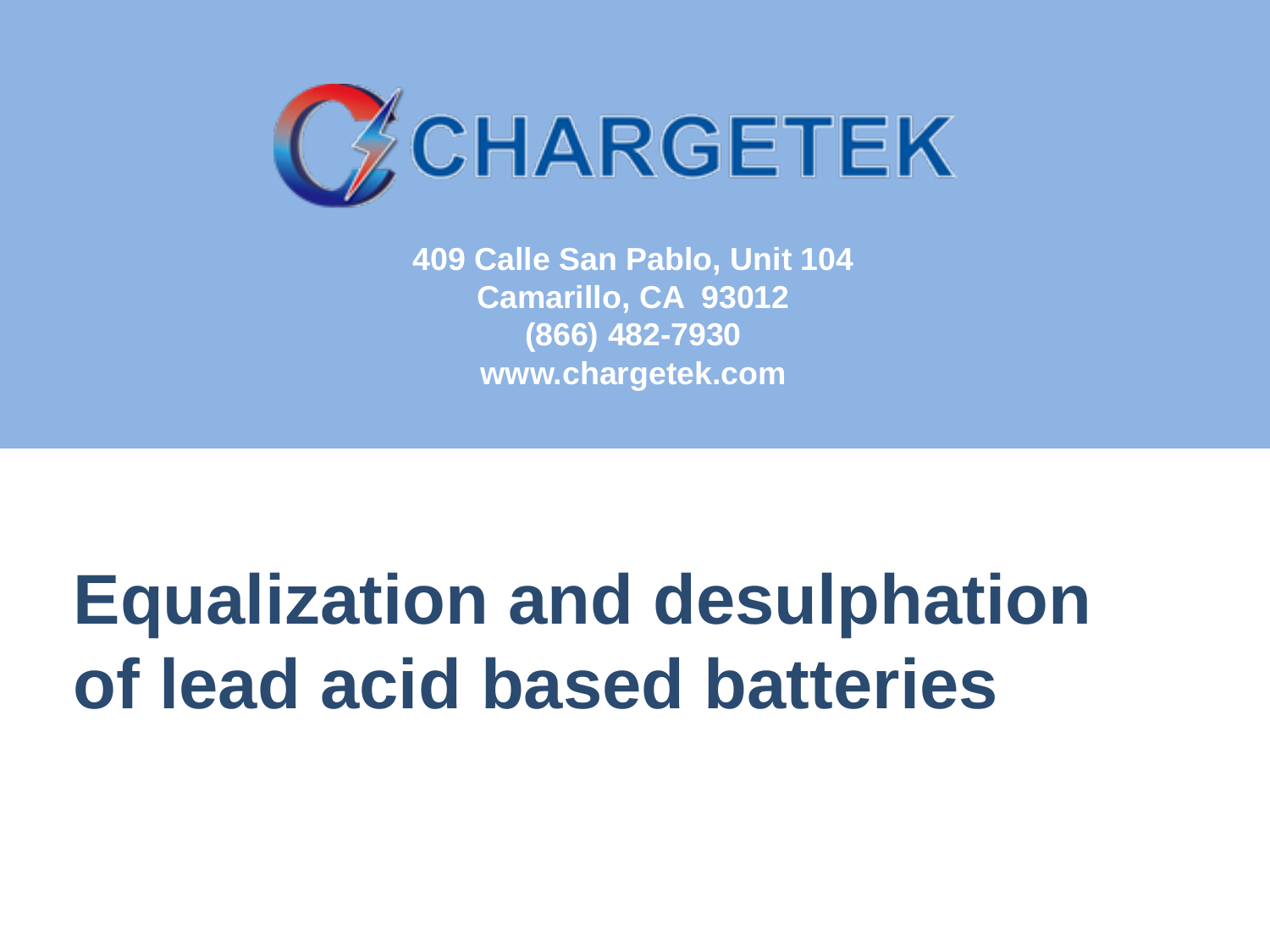

### **Introduction**

**Battery life and restoration have become increasingly important. The freight cost of shipping dead and permanently damaged batteries back for maintenance and replenishing customers with replacements is prohibitive. Many misconceptions and misinformation have been disseminated about battery life and the mechanisms of degradation. In most cases, the primary culprit is plate sulphation. The sulphation, desulphation and restoration of lead acid based batteries is widely misunderstood.**

### **This presentation describes and explains:**

- The normal lead based battery charging and discharging cycle
- How and why batteries experience sulphation
- Normal and harmful sulphation
- Why damaging sulphation occurs
- What equalization is, what it does is and how it is accomplished
- What desulphation is, what is does and how it is accomplished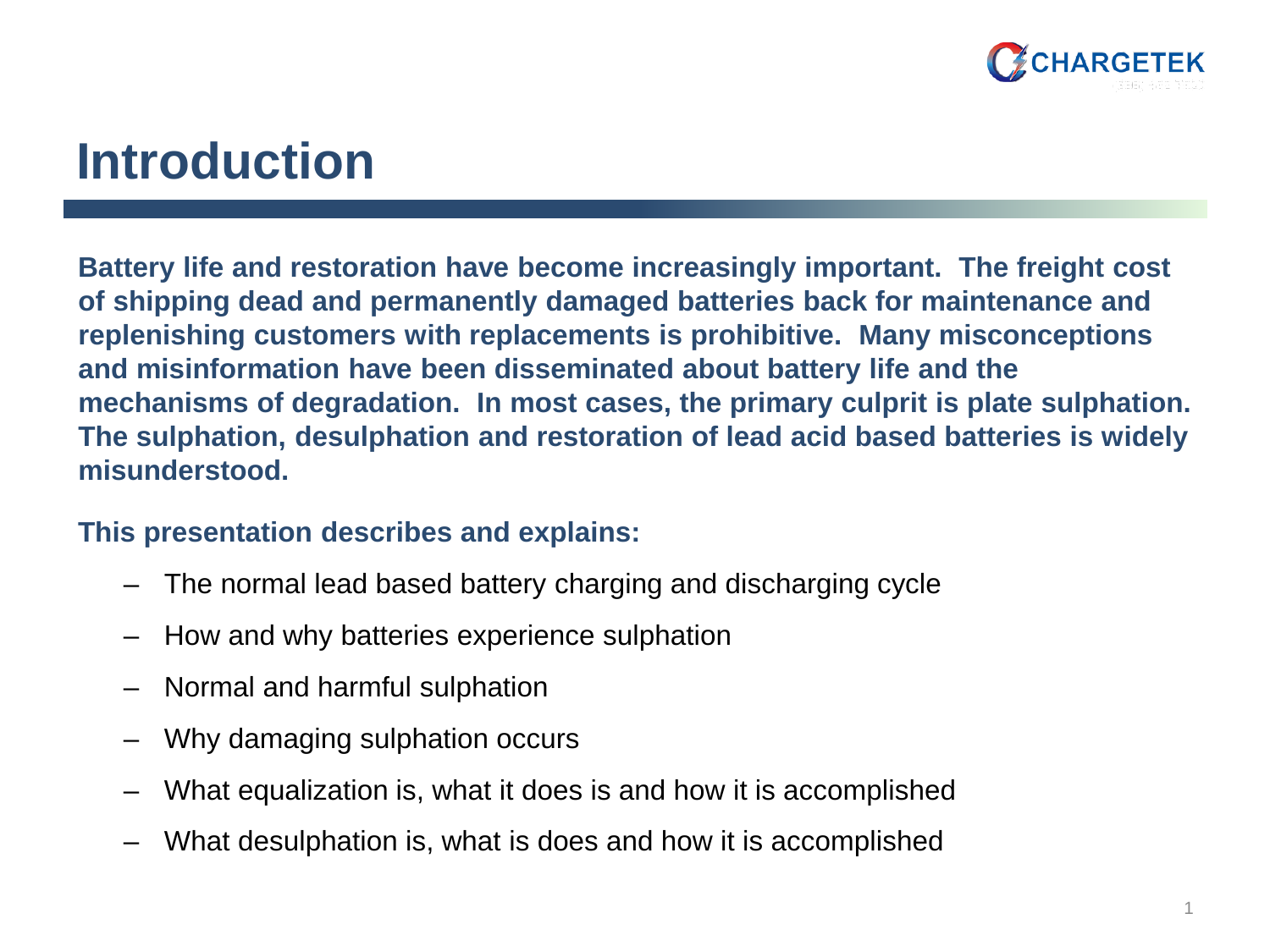

### **Fully charged battery**

**The chemical state of a fully charged battery is depicted below. The primary components are:**  a positive plate comprised of lead dioxide (PbO<sub>2</sub>), a negative plate comprised of lead (Pb), and an aqueous solution comprised of sulphuric acid (H<sub>2</sub>SO<sub>4</sub>) and water (H<sub>2</sub>O).

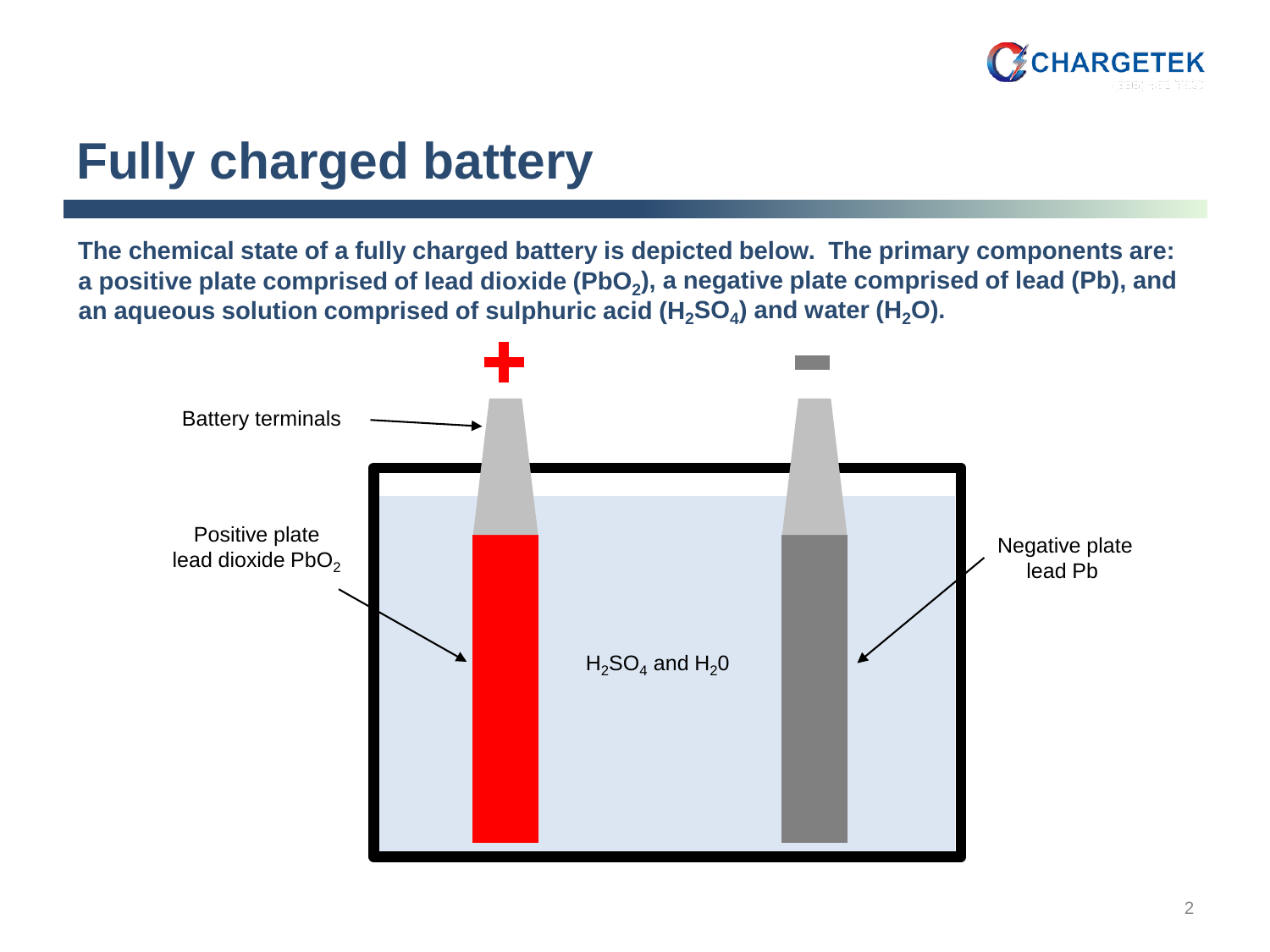

### **The chemistry of discharge**

- The positive plate is comprised of lead dioxide  $PbO<sub>2</sub>$  and is slowly transformed into lead sulphate  $PbSO<sub>4</sub>$  during discharge
- The negative plate is comprised of lead Pb and is also slowly transformed into lead sulphate  $PbSO<sub>4</sub>$  during discharge
- At the end of a normal discharge, the resulting sulphation of the positive and negative plates is comprised of very fine lead sulphate  $PbSO<sub>4</sub>$  crystals
- sulphation on a small scale is a normal part of the discharge process
- The sulphation is removed by a three stage charge algorithm
- It is important to note that permanent and damaging sulphation is not normal and occurs when the lead sulphate is in a form that is not retroactive and is not removed from the plates during recharging. This occurs when the battery is left in a discharged state for extended periods of time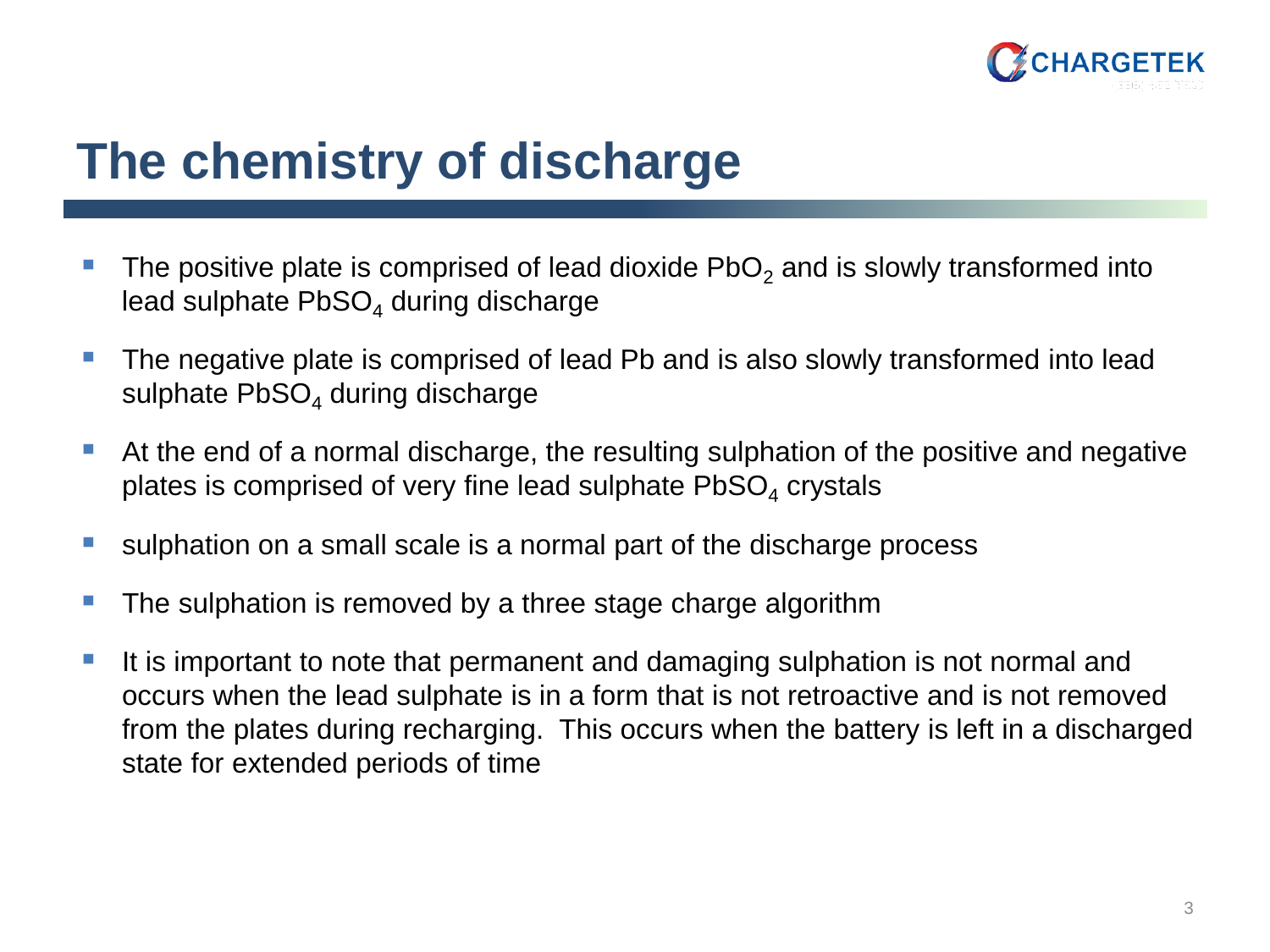

### **Battery chemistry during discharge**

**During discharge, the sulphuric acid disassociates into SO<sub>4</sub> and H<sup>+</sup> ions. The SO<sub>4</sub> molecule combines with both the positive plate and the negative plate to form lead sulphate PbSO4 during discharge. Electrons freed from the hydrogen molecule in the sulphuric acid create the charge needed for electrical current.**

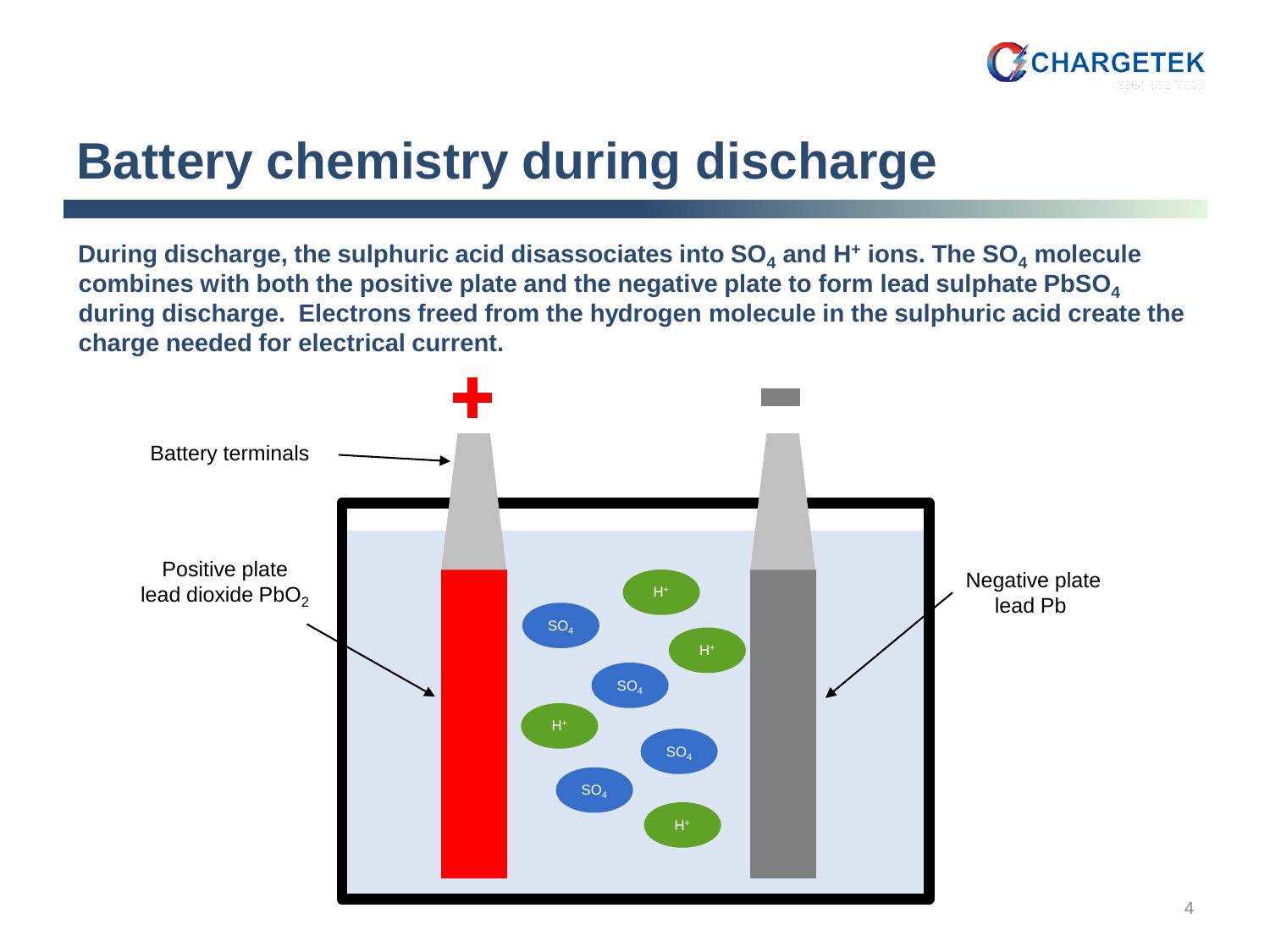

## **Positive plate chemical reaction during discharge**

- During discharge, the positive plate is slowly being transformed to PbSO4 while the acid is being broken down and combining with the positive plate
- The hydrogen molecule is releasing electrons to provide current. The resulting Pb molecule combines with the free  $SO_4$  molecule to produce lead sulphate  $(PbSO<sub>A</sub>)$
- The free  $O<sub>2</sub>$  molecule combines with the free hydrogen ions (H<sup>+</sup>) to produce water
- In the process, two free elections are produced, which originate from the hydrogen atoms
- The solution is now being converted to water as the sulphuric acid is being dissociated

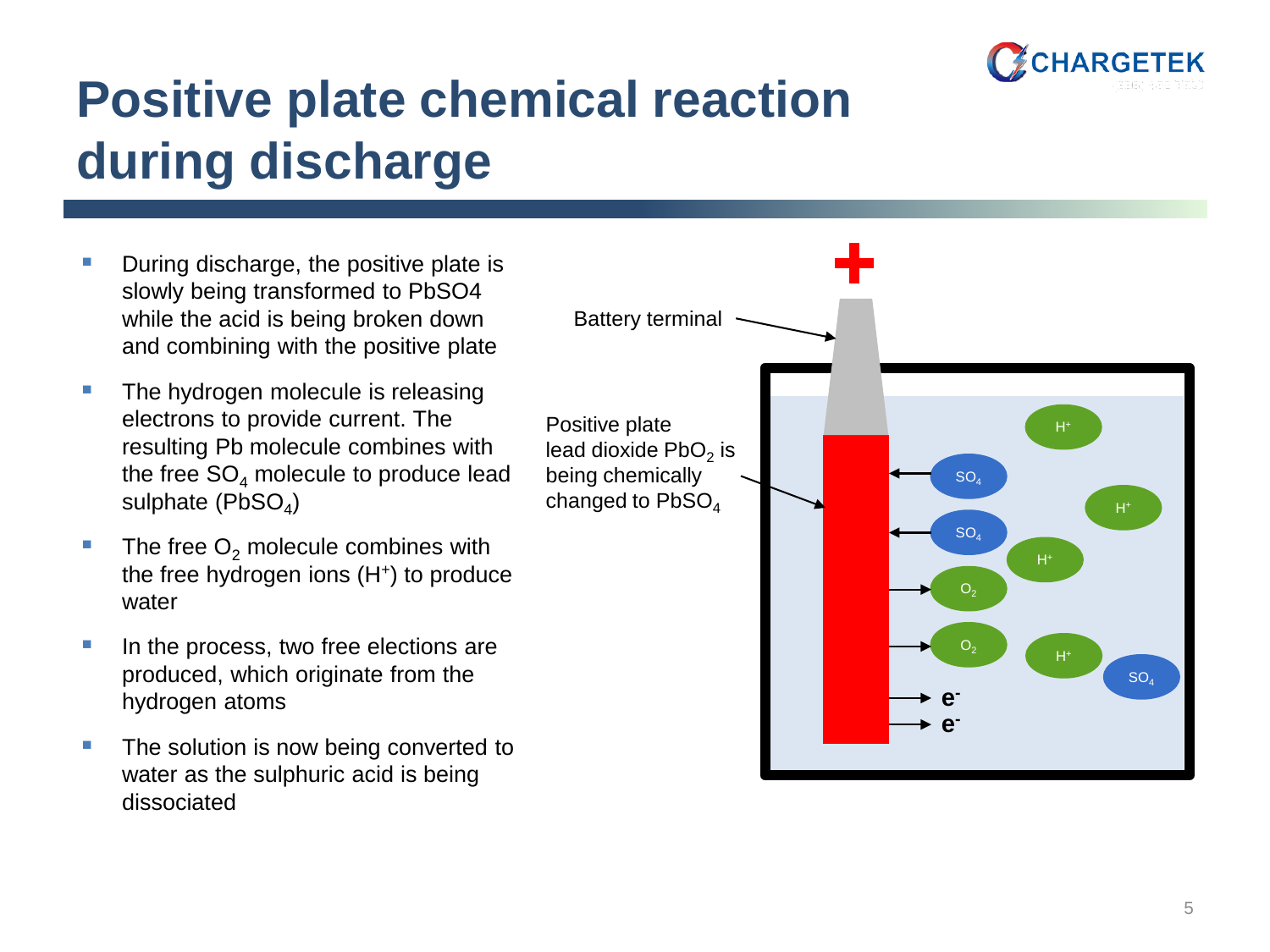

## **Negative plate chemical reaction during discharge**

 During discharge, the Pb molecule combines with the  $SO<sub>4</sub>$  molecule to form  $PbSO<sub>4</sub>$ , two positive hydrogen ions (H+) and two free electrons  $\blacksquare$  The solution is now being converted to water as the sulphuric acid is being dissociated Negative plate spongy lead Pb is being chemically changed to  $PbSO<sub>4</sub>$ Battery terminal  $SO<sub>4</sub>$ SO4  $H^+$  $H^+$ H+ H+ SO4 **ee-**SO4 **e-**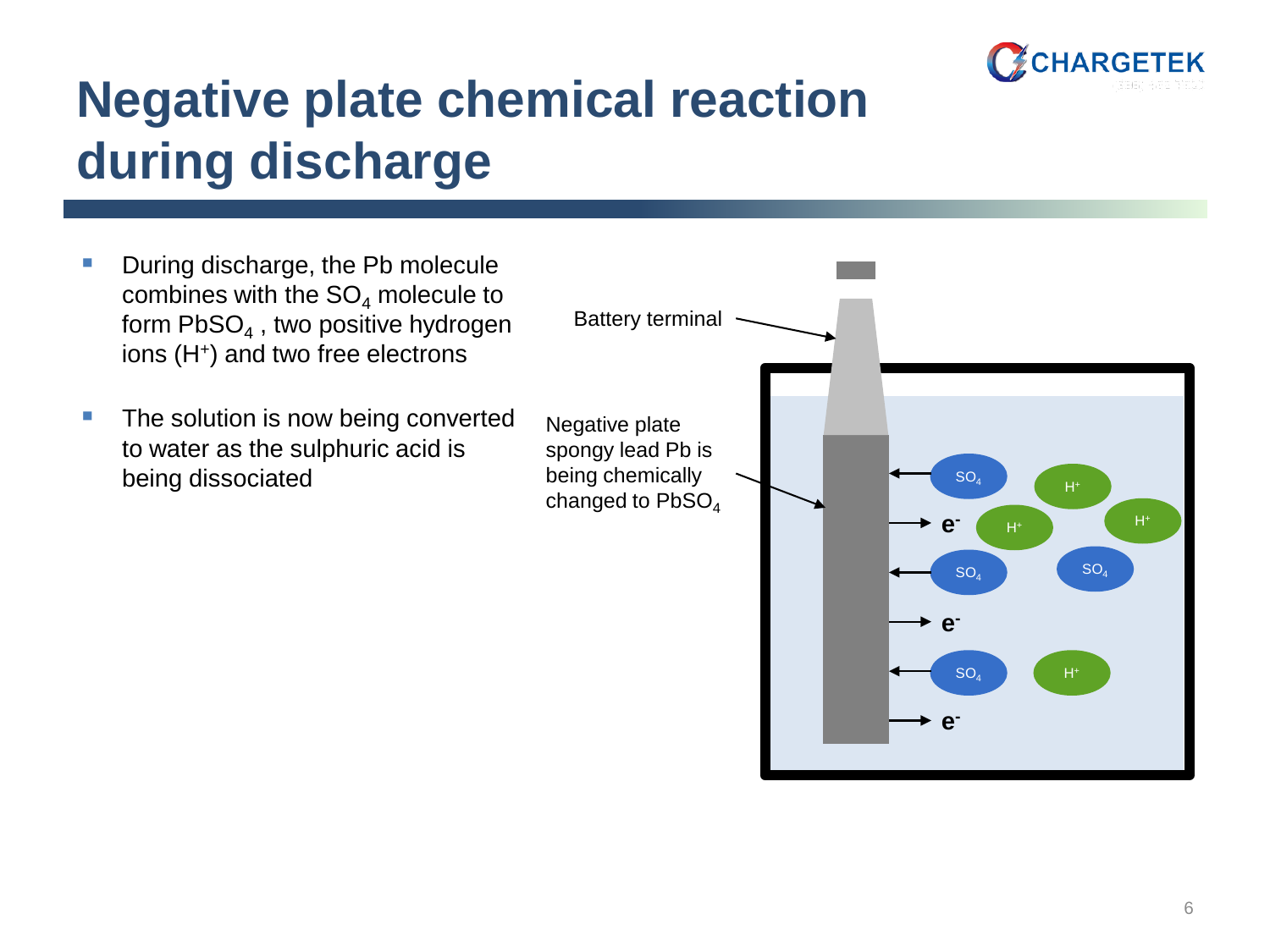

### **Normal charging – no lead sulphate on plates**

**In every 12V battery, there is not a precise balancing of the individual six 2 volt cells. This can result in some cells being slightly undervoltaged (2.3 volts) and slowly accumulating sulphation after several charge / discharge cycles.**

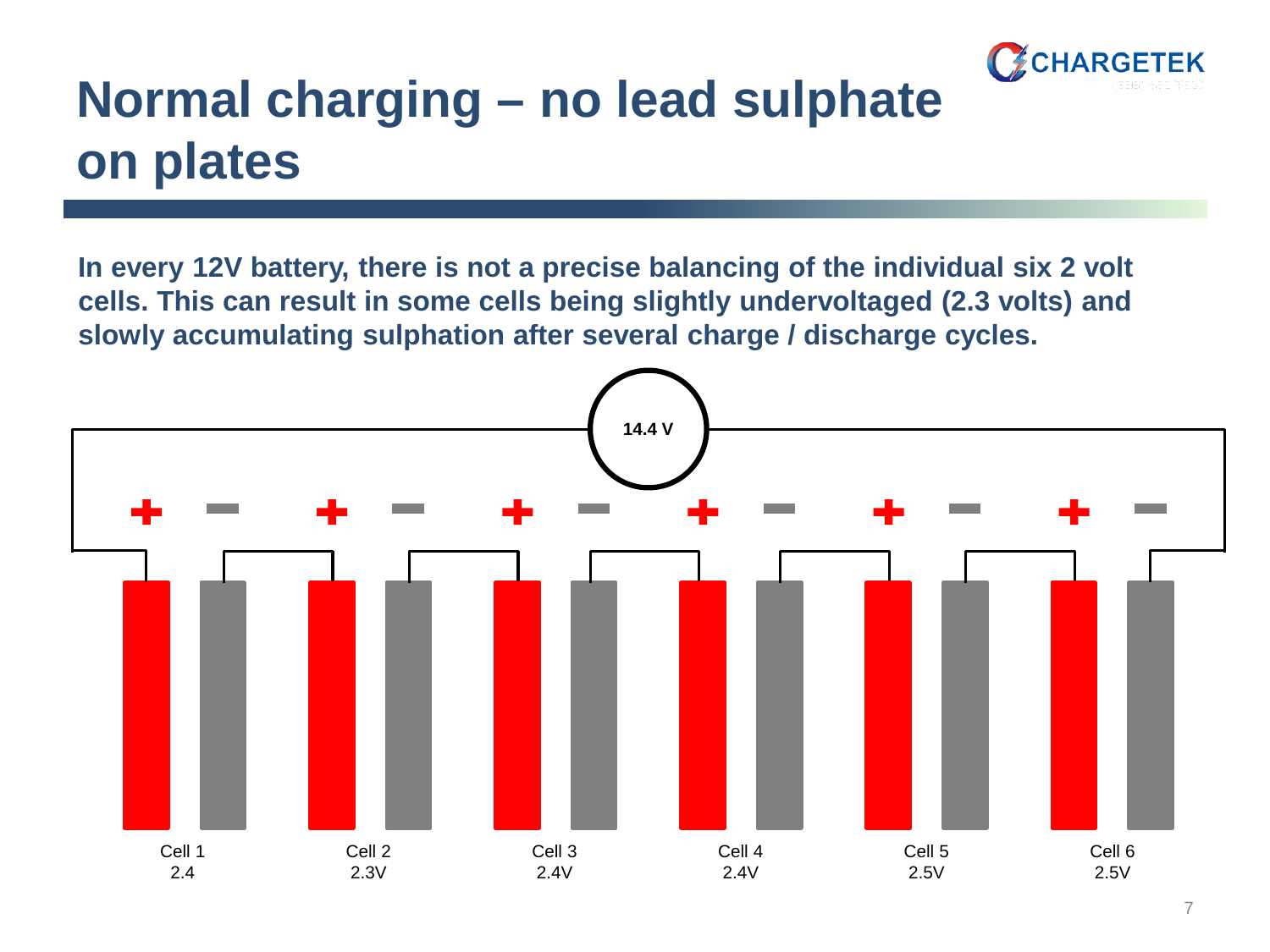

### **What is equalization?**

- If the normal three stage charging algorithm, the max charging voltage is 14.4 14.6 volts
- A 12 volt lead-acid battery is comprised of six 2 volt cells connected in series
- **There is always an inherent slight imbalance in voltage between the six cells**
- If it is possible one cell will not reach the targeted 2.4 volts / cell because of this imbalance
- Increasing the charging voltage to 15.2 volts assures that every cell will reach at least 2.5 volts to remove sulphation
- Equalization, when done properly at a low controlled current, generates slight heating of the electrolyte and forces current through plate areas that may be mildly sulphated
- The resulting effect removes any remaining sulphation and completely restores the plates
- **Equalization must be time limited. Some cells can experience excessive overvoltage and** cause permanent battery damage
- The equalization process only works on lightly sulphated plates. It will not work for heavily sulphated plates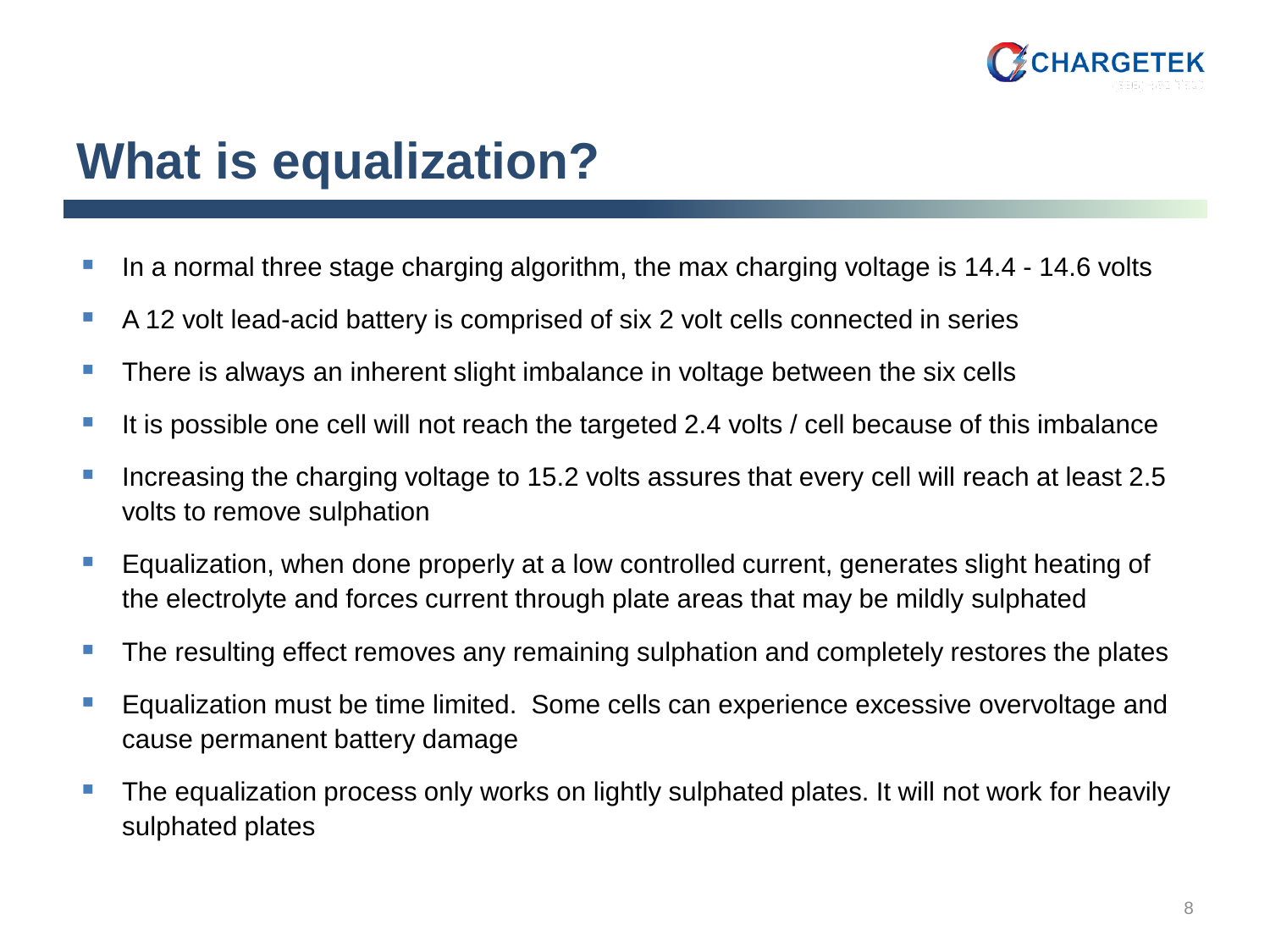

### **Plates mildly sulphated over time can be restored by equalization**

**To eliminate the normal, mild sulphation resulting from discharge, an equalization routine is performed. A slight overcharge is applied to insure the lowest cell voltage is at least 2.5 volts. It is applied with a low current, typically limited to 0.5 amps. The equalization stage can extend up to 15 hours.**

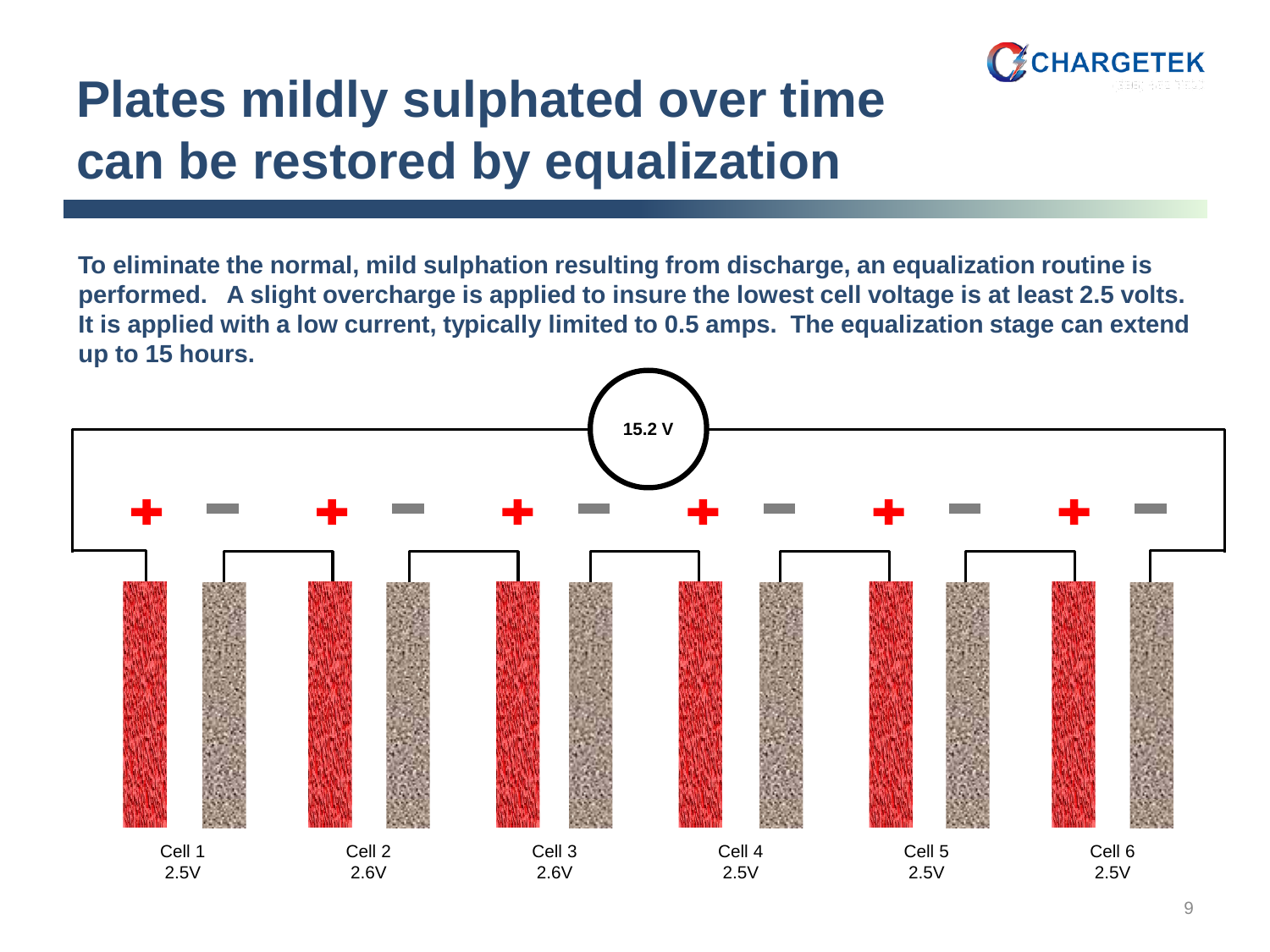

### **Three stage charging algorithm**

#### **Stage 1: Constant current mode**

Battery is charged at constant current until the battery voltage reaches 14.4V

**Stage 2: Absorption mode** Battery voltage is maintained at 14.6V until the charging current has decreased to C/20 (C is the battery's amp-hour rating)

#### **Stage 3: Float mode** Battery voltage is reduced and regulated to 13.5V to maintain a full charge

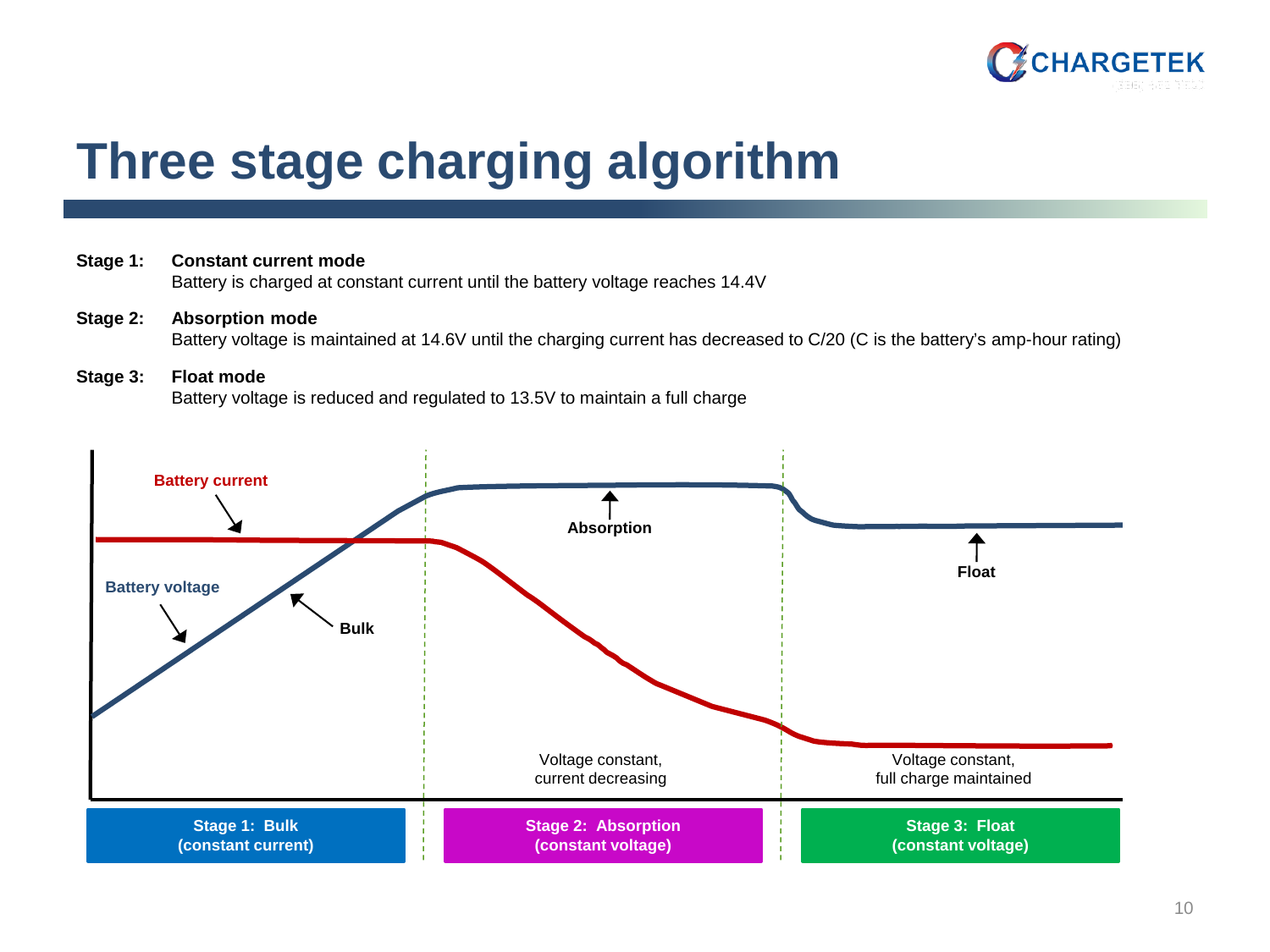

### **Example of four stage equalization algorithm**

#### **Stage 1: Constant current mode**

Battery is charged at constant current until the battery voltage reaches 14.4V

#### **Stage 2: Absorption mode**

Battery voltage is maintained at 14.6V until the charging current has decreased to C/20 (C is the battery's amp-hour rating)

#### **Stage 3: Float mode** Battery voltage is reduced and regulated to 13.5V to maintain a full charge

#### **Stage 4: Equalization mode**

Battery voltage is increased to 15.6V and the charging current is limited to  $\frac{1}{2}$  amp

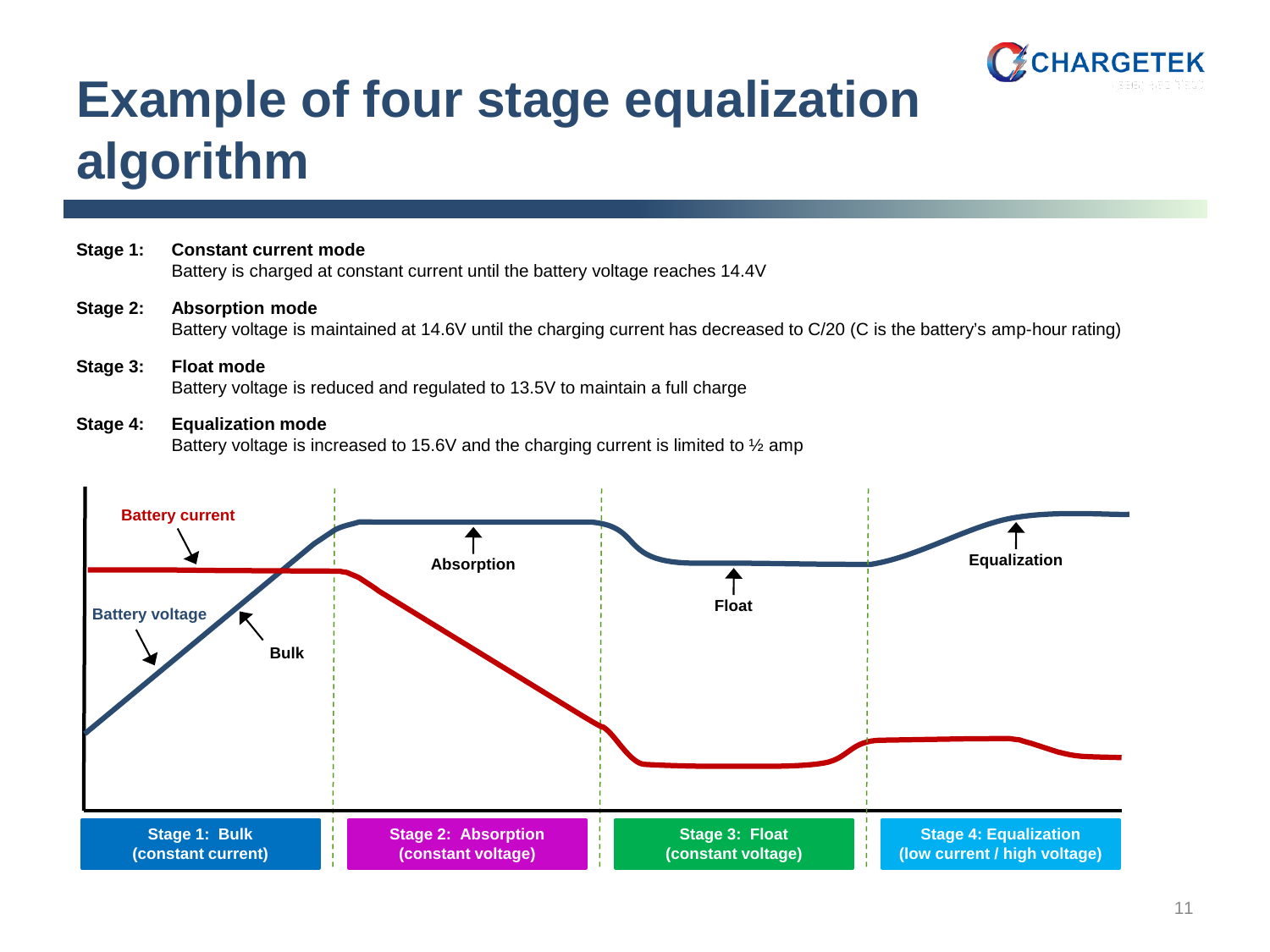

### **When sulphation is not normal**

- If a battery is left discharged for an extended period of time, the sulphation resulting from a normal discharge continues to progress
- Instead of the sulphation forming fine particles, it begins to form hard crystals on the positive and negative plates
- Heavy plate sulphation is not easily removable by recharging, and over time is completely irreversible by recharging
- Sulphated plates are a poor electrical conductor and prevent normal recharging and equalization
- If high charging currents are forced through a sulphated battery, overheating and damage to the battery will occur
- A desulphating device is required to restore the battery to a normal condition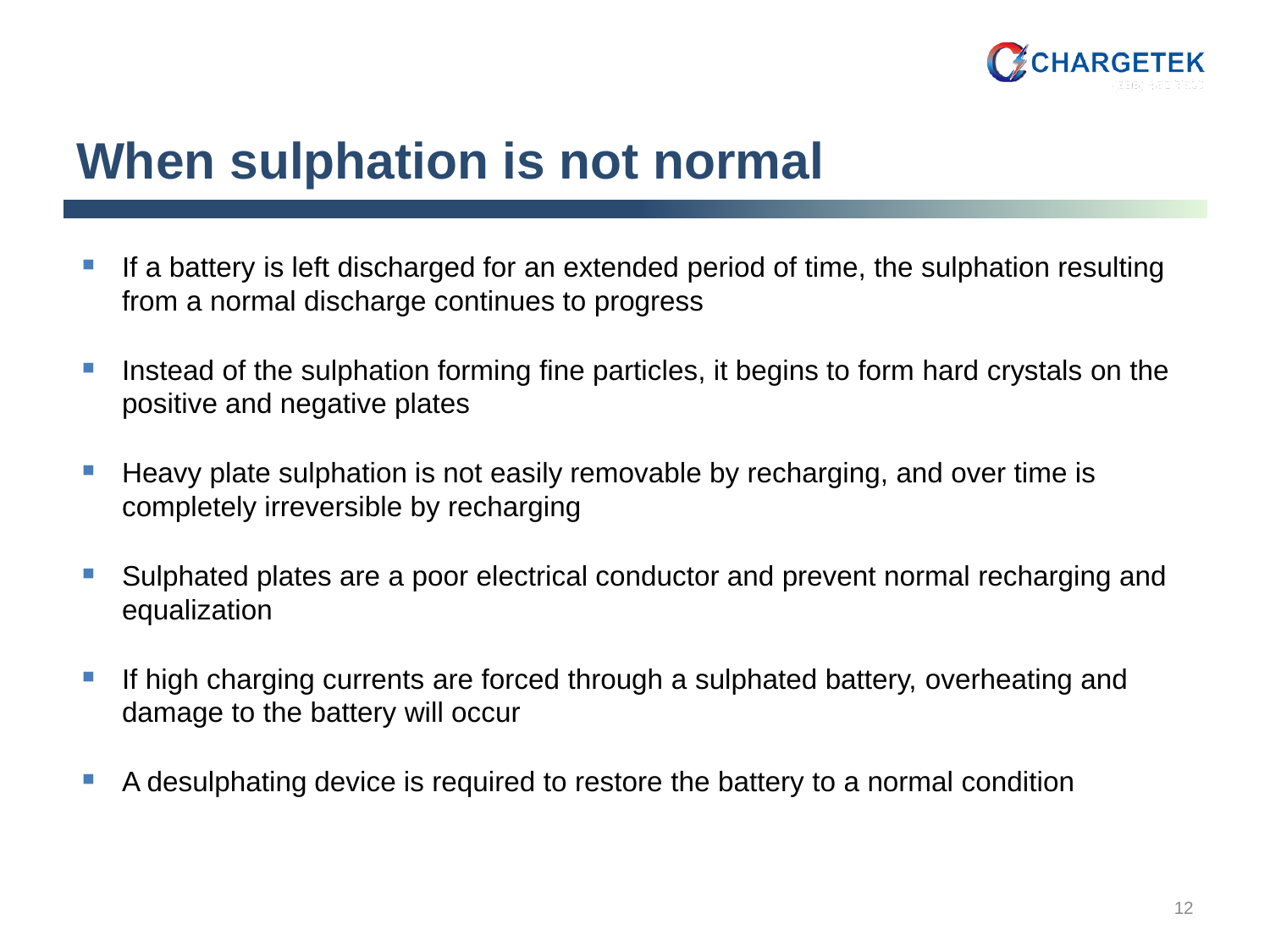

### **When is a desulphation device required?**

- As noted before, sulphation is a normal effect of the discharge process. At the end of the discharge, both plates have been transformed to lead sulphate ( $PbSO<sub>4</sub>$ )
- During a normal recharge, the chemical process is reversed, and the two plates are reverted back to lead and lead dioxide
- If the battery has been left discharged over an extended period of time, the sulphation will progress from fine crystals to very thick and hard crystals
- When thick crystals have begun forming on the plates, the equalization process will not work because not enough current can be forced through the battery to reverse the sulphation
- In order to remove the  $PbSO<sub>4</sub>$  crystals that have grown excessively, a desulphation device is required since a normal equalization process will not be effective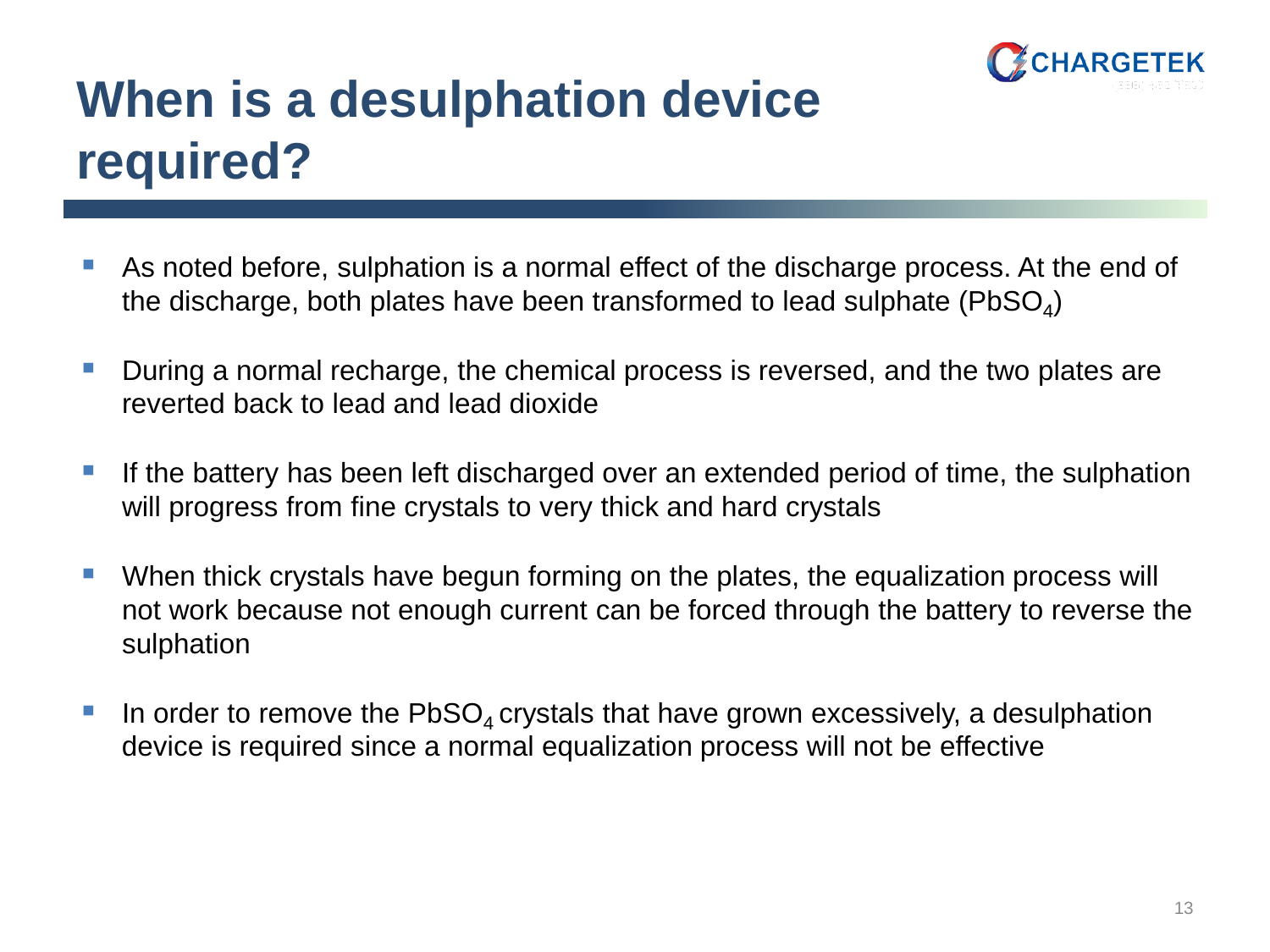

### **Heavy sulphation requires a desulphation device**

**If the lead sulphate has formed hard crystals on the plates, normal recharging or equalization is not feasible. The crystals are a very poor electrical conductor and, as a result, the battery can conduct only a minute amount of current. A desulphation device is required. The desulphation mechanism is an induced mechanical resonance of the crystals.**

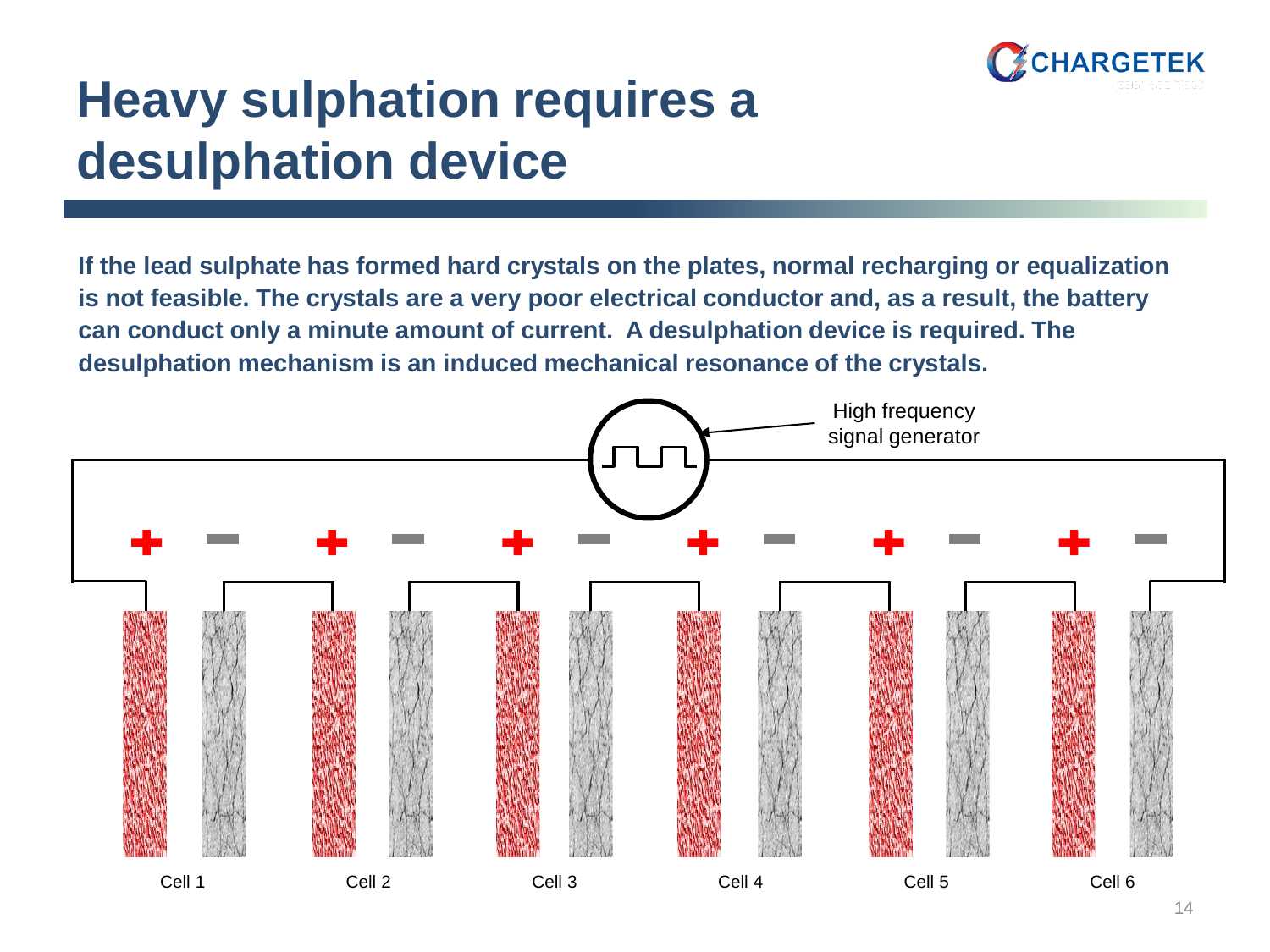

### **What is a desulphator?**

- The natural or resonance frequency of the crystalline growth on the plates is 2-10Mhz
- A desulphation device generates high frequency signals in this range to break down the sulphur crystals that have formed on the plates by inducing a mechanical resonance
- For batteries with remaining sulphation that is not reversed by normal three stage charging, desulphation can be done overnight or with an equalization process
- For heavy abnormal sulphation, desulphation may take three to ten weeks
- The length of desulphation time required depends upon:
	- Size of battery and construction type, AGM, SLA, etc.
	- Degree of sulphation: how long the battery has been left in the discharged state
	- Temperature at which the desulphation is being performed
	- Type of desulphation device being employed
- The length of time a battery stays in its discharged state will have a proportional effect on the time needed to remove the sulphation